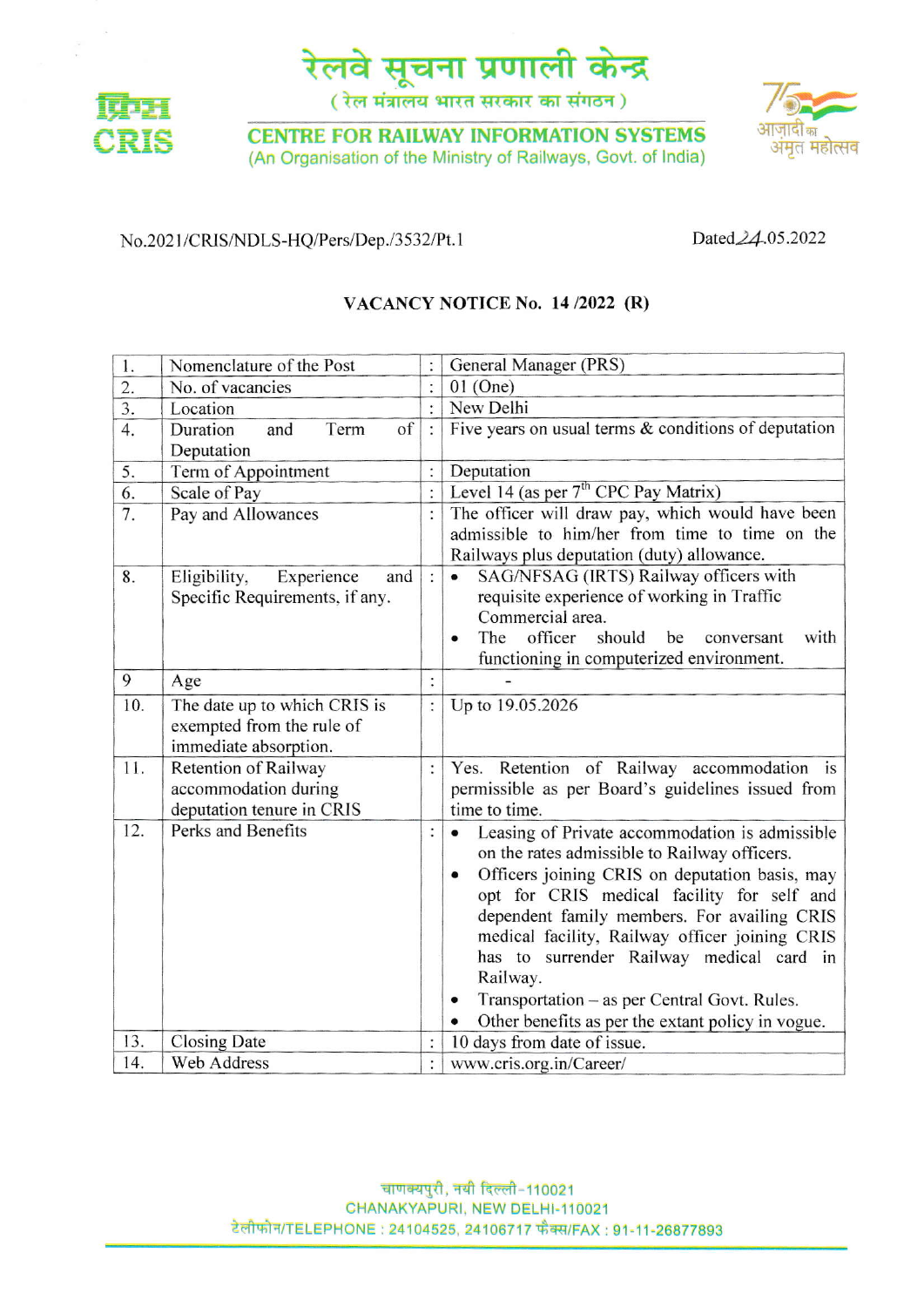Notes:

- 1. Applicants are requested to submit simultaneously a copy of the application to their administrative officer (HQ/Board etc.) for forwarding the application to CRIS indicating No Objection, Vigilance/D&AR clearance etc.
- 2. Eligible suitable applicants will be short-listed on the basis of eligibility and experience, if required, as per Vacancy Notice.
- 3. Selection criteria will be as mentioned in Ministry of Railway, Railway Board's letter No.2017/E(O)II/41/5 dated 25.05.2017 and No.2018/E(O)II/41/1 dated 07.03.2018.

Eligible and interested officers may apply in the prescribed application format, Annexure-I attached in online mode and may send their application through email @ shekhar.chander@cris.org.in and<br>adhikari.devendra@cris.org.in. These who have appleed earlier need to apply of air

 $202$  $77$ 

(Chander Shekhar) Registrar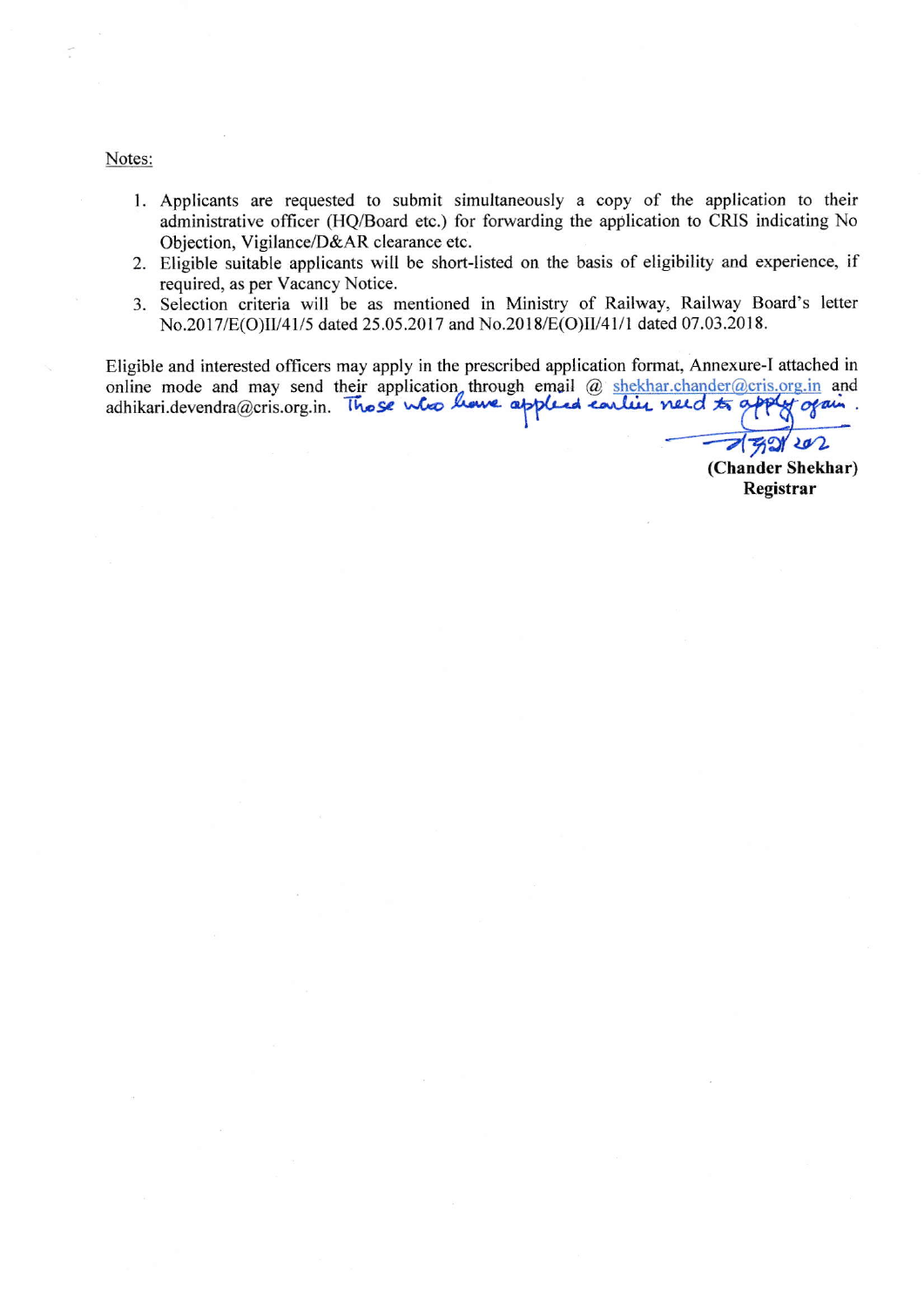Photo

# PRESCRIBED PROFORMA

# FOR SUBMISSION OF APPLICATIONS ON DEPUTATION BASIS

| blanks) | Vacancy Notice No.<br>(appears on the top middle side of notice) |  |
|---------|------------------------------------------------------------------|--|
|         | File No.                                                         |  |
| ĉ.      | (appears on the top left side of notice)                         |  |
| ∼       | Post against which application has been                          |  |
| ε       | submitted                                                        |  |
| (please | Choice of station                                                |  |
|         | (wherever applicable)                                            |  |

## **Personal Data**

| 1.               | Name                                                                        | :              |  |
|------------------|-----------------------------------------------------------------------------|----------------|--|
| $\overline{2}$ . | Gender                                                                      | :              |  |
| 3.               | Service                                                                     | $\ddot{\cdot}$ |  |
| 4.               | Department                                                                  | $\ddot{\cdot}$ |  |
| 5.               | Category                                                                    | $\ddot{\cdot}$ |  |
| 6.               | Date of Birth                                                               | $\ddot{\cdot}$ |  |
| 7.               | <b>DITS</b><br>(Date of entry into Time Scale)                              | $\ddot{\cdot}$ |  |
| 8.               | Date of entry in Gr. B<br>(Wherever applicable)                             | $\ddot{\cdot}$ |  |
| 9.               | Present Pay Band with Grade Pay and<br>basic pay as on date of application. | $\ddot{\cdot}$ |  |
| 10.              | Present Designation & Railway                                               | $\ddot{\cdot}$ |  |
| 11.              | <b>Contact Details</b>                                                      | $\ddot{\cdot}$ |  |
|                  | (a) Email ID                                                                | $\bullet$      |  |
|                  | (b) Telephone (O)                                                           | :              |  |
|                  | (C) Telephone (R)                                                           | $\ddot{\cdot}$ |  |
|                  | (d) Mobile Number                                                           | $\ddot{\cdot}$ |  |